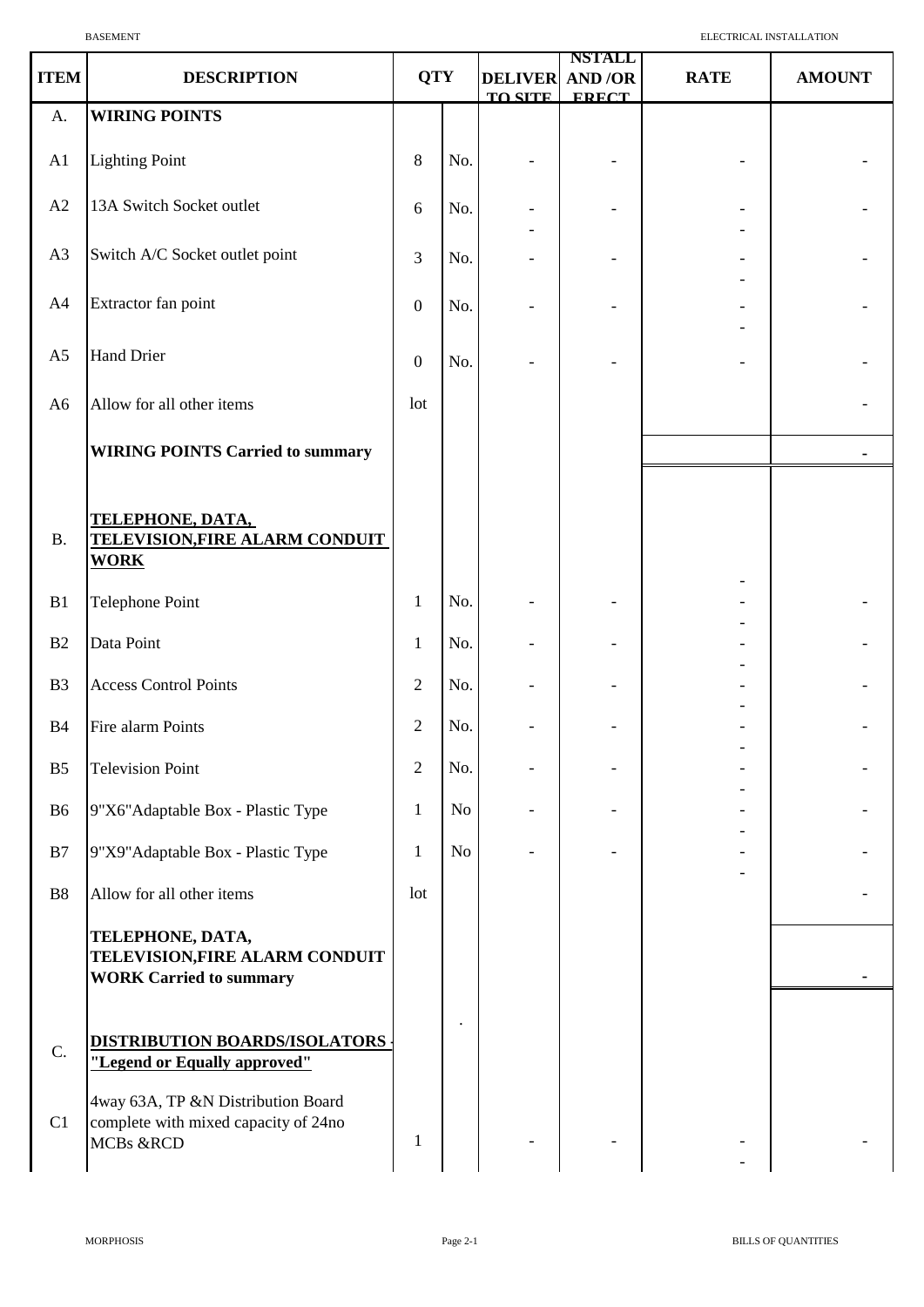| <b>ITEM</b>    | <b>DESCRIPTION</b>                                                                                                                                                                                                                                 | <b>QTY</b>       |     | <b>DELIVER</b><br><b>TO SITE</b> | <b>NSTALL</b><br><b>AND/OR</b><br><b>FRECT</b> | <b>RATE</b> | <b>AMOUNT</b> |
|----------------|----------------------------------------------------------------------------------------------------------------------------------------------------------------------------------------------------------------------------------------------------|------------------|-----|----------------------------------|------------------------------------------------|-------------|---------------|
| C2             | 4way 32A, TP &N Distribution Board<br>complete with mixed capacity of 18no<br>MCBs &RCD<br>DISTRIBUTION BOARDS/ISOLATORS<br><b>LEGRAND Carried to summary</b>                                                                                      | $\mathbf{1}$     |     |                                  |                                                |             |               |
| D.             | <b>WIRING ACCESSORIES</b>                                                                                                                                                                                                                          |                  |     |                                  |                                                |             |               |
| D1             | 13A Single Switch Socket Outlet on UPS                                                                                                                                                                                                             | $\mathfrak{Z}$   | No. |                                  |                                                |             |               |
| D1             | 13A Single Switch Socket Outlet on RAW                                                                                                                                                                                                             | $\mathfrak{Z}$   | No. |                                  |                                                |             |               |
| D1             | 13A Switch Socket Outlet Twin on RAW                                                                                                                                                                                                               | 6                | No. |                                  |                                                |             |               |
| D <sub>2</sub> | 13A Twin SwitchSocket Outlet on UPS                                                                                                                                                                                                                | $\boldsymbol{0}$ | No. |                                  |                                                |             |               |
| D <sub>4</sub> | 15A AC Switch Socket Outlet                                                                                                                                                                                                                        | $\sqrt{2}$       | No. |                                  |                                                |             |               |
| D <sub>5</sub> | Switch 10A, 1 gang, 1 way                                                                                                                                                                                                                          | 3                | No. |                                  |                                                |             |               |
| D7             | 20A DP switch with neon indicator                                                                                                                                                                                                                  | $\mathfrak{Z}$   | No. |                                  |                                                |             |               |
| D <sub>8</sub> | Switch 10A, 3 gang, 1way                                                                                                                                                                                                                           | $\sqrt{2}$       | No. |                                  |                                                |             |               |
| D11            | AV Wall outlet complete with back box,<br>1no. Serial outlet/Cable and 2No. HDMI                                                                                                                                                                   | $\sqrt{2}$       | No. |                                  |                                                |             |               |
| D13            | All other items                                                                                                                                                                                                                                    |                  | Lot |                                  |                                                |             |               |
|                | <b>WIRING ACCESSORIES Carried to</b><br>summary                                                                                                                                                                                                    |                  |     |                                  |                                                |             |               |
| ${\bf E}$      | <b>LIGHTING FITTINGS "ABB or Equally</b><br>approved Brand"<br>Supply, install and test, commissioning<br>lighting fittings complete with lamps and all<br>items necessary for a complete installation<br>and as recommended by the manufacturers: |                  |     |                                  |                                                |             |               |
| E1             | 600mm X 600mm LED Modular light<br>fittings<br>Make Type:                                                                                                                                                                                          | $\overline{2}$   | No. |                                  |                                                |             |               |
| E1             | 500mm X 1200mm LED Modular light<br>fittings<br>Make Type:                                                                                                                                                                                         | 6                | No. |                                  |                                                |             |               |
| E2             | 9W LED Spotlight downlighter<br>Make Type:                                                                                                                                                                                                         | $8\,$            | No. |                                  |                                                |             |               |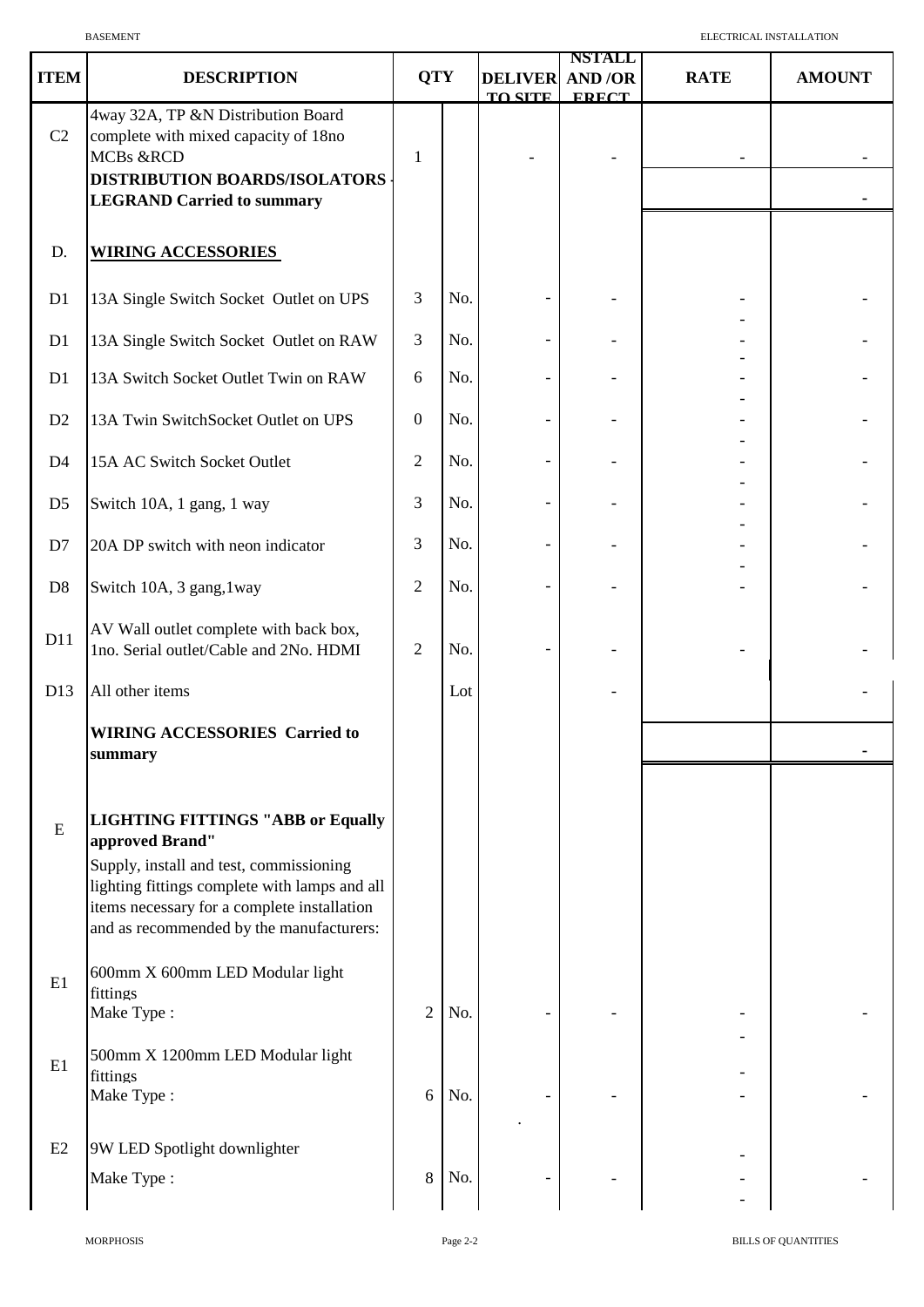|                | <b>BASEMENT</b>                                                                                                                                                                 |                |     |                |                                                         | ELECTRICAL INSTALLATION |               |
|----------------|---------------------------------------------------------------------------------------------------------------------------------------------------------------------------------|----------------|-----|----------------|---------------------------------------------------------|-------------------------|---------------|
| <b>ITEM</b>    | <b>DESCRIPTION</b>                                                                                                                                                              | <b>QTY</b>     |     | <b>TO SITE</b> | <b>NSTALL</b><br><b>DELIVER AND /OR</b><br><b>FRECT</b> | <b>RATE</b>             | <b>AMOUNT</b> |
| E <sub>3</sub> | 8w single sided 3hr emergency light<br>complete with lamp and exit sign<br>Make Type:                                                                                           | $\overline{2}$ | No. |                |                                                         |                         |               |
| E4             | 26w recessed compact LED fitting<br>Make Type : Cooper Lighting                                                                                                                 | 8              | No. |                |                                                         |                         |               |
| E <sub>5</sub> | 3C x 1.5mm2 flexible cable for light fittings                                                                                                                                   |                |     |                |                                                         |                         |               |
|                | Make: Coleman cable                                                                                                                                                             | 30             | m   |                |                                                         |                         |               |
|                | <b>LIGHTING FITTINGS carried to</b><br>summary<br><b>SUMMARY</b>                                                                                                                |                |     |                |                                                         |                         |               |
|                | <b>WIRING POINTS</b><br>TELEPHONE, DATA, TELEVISION,FIRE<br><b>ALARM CONDUIT WORK</b><br>DISTRIBUTION BOARDS/ISOLATORS<br><b>WIRING ACCESSORIES</b><br><b>LIGHTING FITTINGS</b> |                |     |                |                                                         |                         |               |
|                | <b>BASEMENT FLOOR CARRIED TO</b><br><b>GENERAL SUMMARY</b>                                                                                                                      |                |     |                |                                                         |                         |               |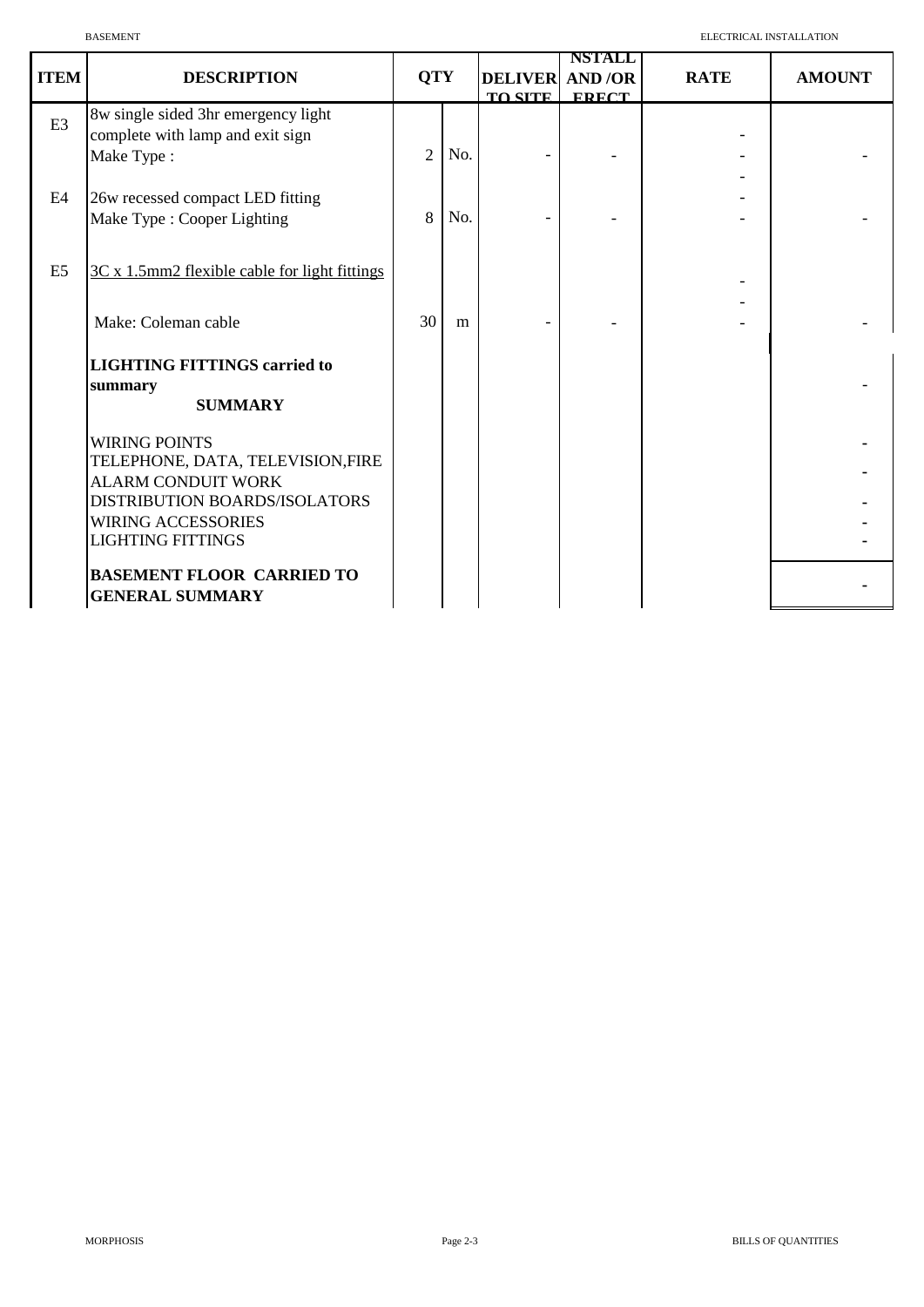|                |                                                                                                    |                |                |                                        | <b>NSTALL</b> |             |               |
|----------------|----------------------------------------------------------------------------------------------------|----------------|----------------|----------------------------------------|---------------|-------------|---------------|
| <b>ITEM</b>    | <b>DESCRIPTION</b>                                                                                 | <b>QTY</b>     |                | UNIT DELIVER AND /OR<br><b>TO SITE</b> | <b>FRECT</b>  | <b>RATE</b> | <b>AMOUNT</b> |
| A.             | <b>WIRING POINTS</b>                                                                               |                |                |                                        |               |             |               |
| A1             | <b>Lighting Point</b>                                                                              | 67             | No.            |                                        |               |             |               |
| A2             | 13A Switch Socket outlet                                                                           | 25             | No.            |                                        |               |             |               |
| A3             | Switch A/C Socket outlet point                                                                     | 11             | No.            |                                        |               |             |               |
| A4             | Extractor fan point                                                                                | 7<br>$\tau$    | No.            |                                        |               |             |               |
| A <sub>5</sub> | <b>Hand Drier</b>                                                                                  | $\overline{7}$ | No.            |                                        |               |             |               |
| A <sub>6</sub> | Allow for all other items                                                                          | lot            |                |                                        |               |             |               |
|                | <b>WIRING POINTS Carried to summary</b>                                                            |                |                |                                        |               |             |               |
| <b>B.</b>      | <b>TELEPHONE, DATA,</b><br>TELEVISION, FIRE ALARM CONDUIT<br><b>WORK</b>                           |                |                |                                        |               |             |               |
| B1             | Telephone Point                                                                                    | $\,8\,$        | No.            |                                        |               |             |               |
| B2             | Data Point                                                                                         | $\,8\,$        | No.            |                                        |               |             |               |
| B <sub>3</sub> | <b>Access Control Points</b>                                                                       | $\mathfrak{Z}$ | No.            |                                        |               |             |               |
| <b>B4</b>      | Fire alarm Points                                                                                  | 12             | No.            |                                        |               |             |               |
| B <sub>5</sub> | <b>Television Point</b>                                                                            | $\mathfrak{Z}$ | No.            |                                        |               |             |               |
| B <sub>6</sub> | 9"X6"Adaptable Box - Plastic Type                                                                  | $\mathbf{1}$   | N <sub>o</sub> |                                        |               |             |               |
| B7             | 9"X9"Adaptable Box - Plastic Type                                                                  | 1              | N <sub>o</sub> |                                        |               |             |               |
| <b>B8</b>      | Allow for all other items                                                                          | lot            |                |                                        |               |             |               |
|                | TELEPHONE, DATA,<br>TELEVISION, FIRE ALARM CONDUIT<br><b>WORK Carried to summary</b>               |                |                |                                        |               |             |               |
| $\mathbf C$    | DISTRIBUTION BOARDS/ISOLATORS<br>"Legend or Equally approved"                                      |                |                |                                        |               |             |               |
| C1             | 4way 63A, TP &N Distribution Board<br>complete with mixed capacity of 24no<br><b>MCBs &amp;RCD</b> | $\mathbf{1}$   | No             |                                        |               |             |               |

 $\mathbf l$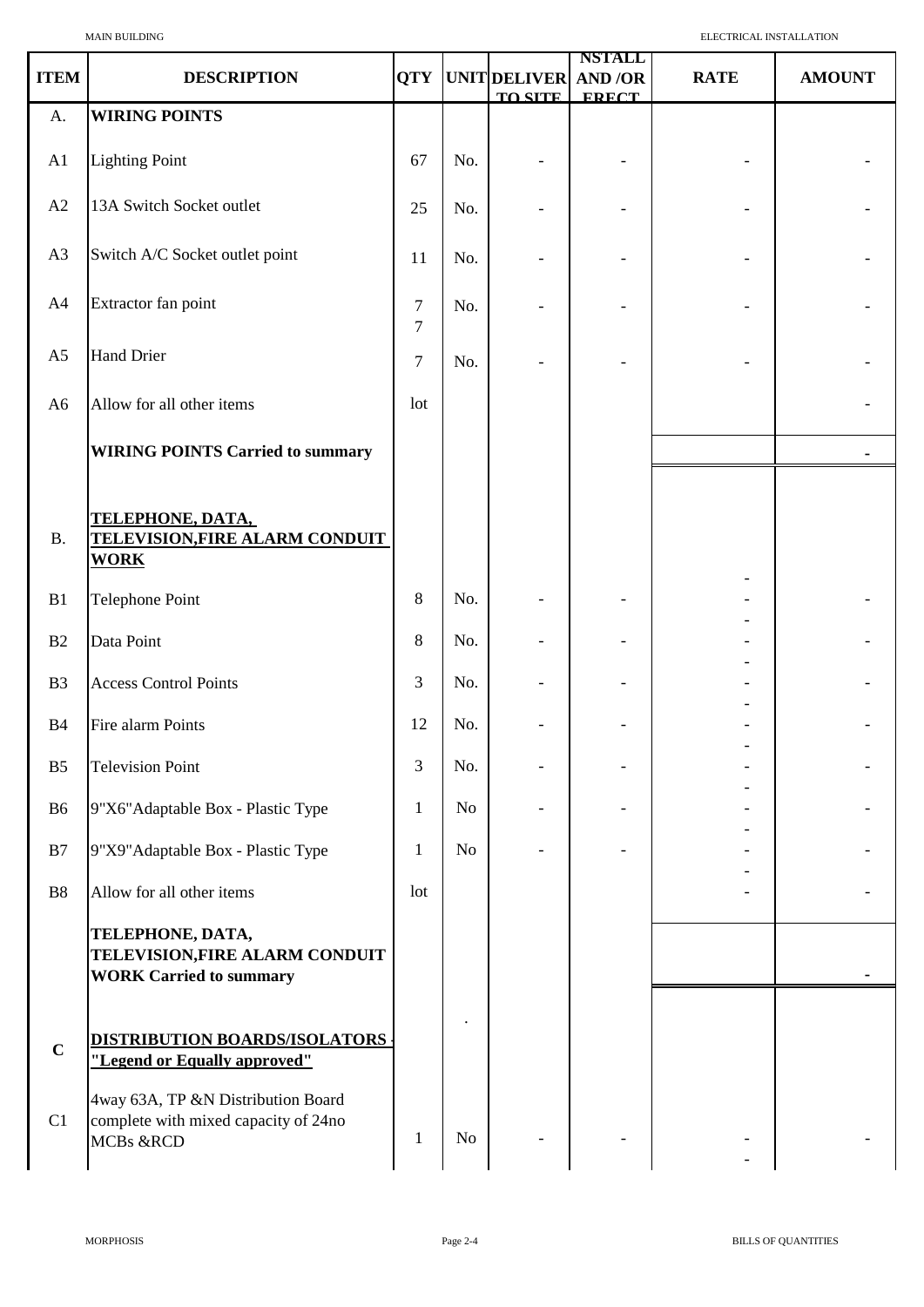|                |                                                                                                                                                                                                                                                    |                |                |                | <b>NSTALL</b> |             |               |
|----------------|----------------------------------------------------------------------------------------------------------------------------------------------------------------------------------------------------------------------------------------------------|----------------|----------------|----------------|---------------|-------------|---------------|
| <b>ITEM</b>    | <b>DESCRIPTION</b>                                                                                                                                                                                                                                 | <b>QTY</b>     |                | UNIT DELIVER   | <b>AND/OR</b> | <b>RATE</b> | <b>AMOUNT</b> |
| C2             | 4way 32A, TP &N Distribution Board<br>complete with mixed capacity of 18no<br><b>MCBs &amp;RCD</b><br><b>DISTRIBUTION BOARDS/ISOLATORS</b><br><b>LEGRAND Carried to summary</b>                                                                    | 1              | N <sub>o</sub> | <b>TO SITE</b> | <b>FRECT</b>  |             |               |
| D.             | <b>WIRING ACCESSORIES</b>                                                                                                                                                                                                                          |                |                |                |               |             |               |
| D1             | 13A Single Switch Socket Outlet on UPS                                                                                                                                                                                                             | 5              | No.            |                |               |             |               |
| D1             | 13A Single Switch Socket Outlet on RAW                                                                                                                                                                                                             | 5              | No.            |                |               |             |               |
| D1             | 13A Switch Socket Outlet Twin on RAW                                                                                                                                                                                                               | 25             | No.            |                |               |             |               |
| D <sub>2</sub> | 13A Twin SwitchSocket Outlet on UPS                                                                                                                                                                                                                | 10             | No.            |                |               |             |               |
| D <sub>4</sub> | 15A AC Switch Socket Outlet                                                                                                                                                                                                                        | 11             | No.            |                |               |             |               |
| D <sub>5</sub> | Switch 10A, 1 gang, 1 way                                                                                                                                                                                                                          | 8              | No.            |                |               |             |               |
| D7             | 20A DP switch with neon indicator                                                                                                                                                                                                                  | $\overline{7}$ | No.            |                |               |             |               |
| D <sub>8</sub> | Switch 10A, 3 gang, 1way                                                                                                                                                                                                                           | 1              | No.            |                |               |             |               |
| D11            | AV Wall outlet complete with back box,<br>1no. Serial outlet/Cable and 2No. HDMI                                                                                                                                                                   | $\overline{2}$ | No.            |                |               |             |               |
| D13            | All other items                                                                                                                                                                                                                                    |                | Lot            |                |               |             |               |
|                | <b>WIRING ACCESSORIES Carried to</b><br>summary                                                                                                                                                                                                    |                |                |                |               |             |               |
| ${\bf E}$      | <b>LIGHTING FITTINGS "ABB or Equally</b><br>approved Brand"<br>Supply, install and test, commissioning<br>lighting fittings complete with lamps and all<br>items necessary for a complete installation<br>and as recommended by the manufacturers: |                |                |                |               |             |               |
| E1             | 600mm X 600mm LED Modular light<br>fittings<br>Make Type:                                                                                                                                                                                          | 16             | No.            |                |               |             |               |
| E1             | 500mm X 1200mm LED Modular light<br>fittings<br>Make Type:                                                                                                                                                                                         | 10             | No.            |                |               |             |               |
| E1             | 9W LED Spotlight downlighter<br>Make Type:                                                                                                                                                                                                         | 10             | No.            |                |               |             |               |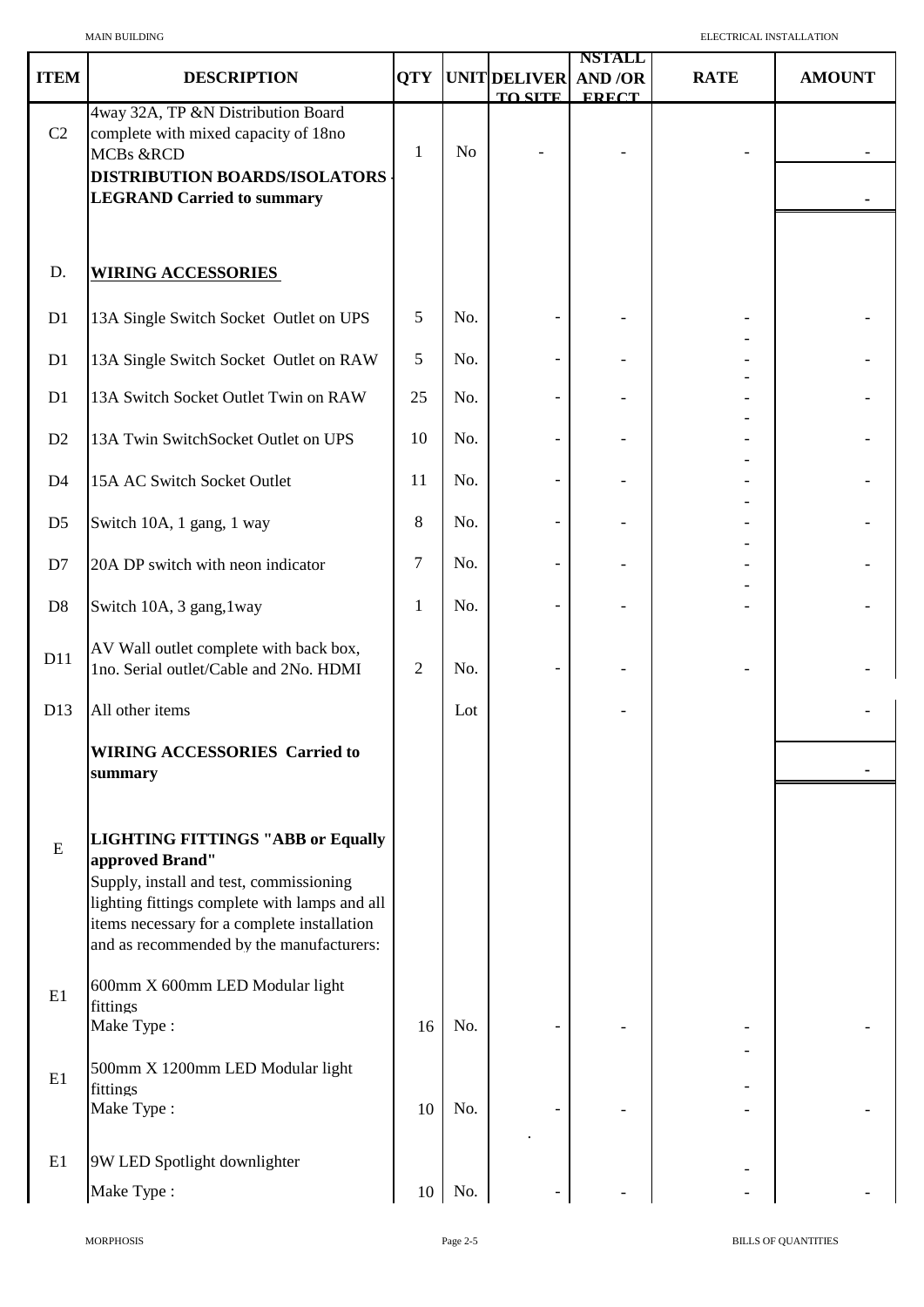|                | <b>MAIN BUILDING</b>                                                                                                                                                            |            | ELECTRICAL INSTALLATION |                                        |                               |             |               |
|----------------|---------------------------------------------------------------------------------------------------------------------------------------------------------------------------------|------------|-------------------------|----------------------------------------|-------------------------------|-------------|---------------|
| <b>ITEM</b>    | <b>DESCRIPTION</b>                                                                                                                                                              | <b>QTY</b> |                         | UNIT DELIVER AND /OR<br><b>TO SITE</b> | <b>NSTALL</b><br><b>FRECT</b> | <b>RATE</b> | <b>AMOUNT</b> |
| E <sub>3</sub> | 8w single sided 3hr emergency light<br>complete with lamp and exit sign<br>Make Type:                                                                                           | 10         | No.                     |                                        |                               |             |               |
| E <sub>5</sub> | 26w recessed compact LED fitting<br>Make Type : Cooper Lighting                                                                                                                 | 16         | No.                     |                                        |                               |             |               |
| E              | <b>LIGHTING FITTINGS carried to</b><br>summary<br><b>SUMMARY</b>                                                                                                                |            |                         |                                        |                               |             |               |
|                | <b>WIRING POINTS</b><br>TELEPHONE, DATA, TELEVISION,FIRE<br><b>ALARM CONDUIT WORK</b><br>DISTRIBUTION BOARDS/ISOLATORS<br><b>WIRING ACCESSORIES</b><br><b>LIGHTING FITTINGS</b> |            |                         |                                        |                               |             |               |
|                | <b>GROUND FLOOR CARRIED TO</b><br><b>GENERAL SUMMARY</b>                                                                                                                        |            |                         |                                        |                               |             |               |
|                |                                                                                                                                                                                 |            |                         |                                        |                               |             |               |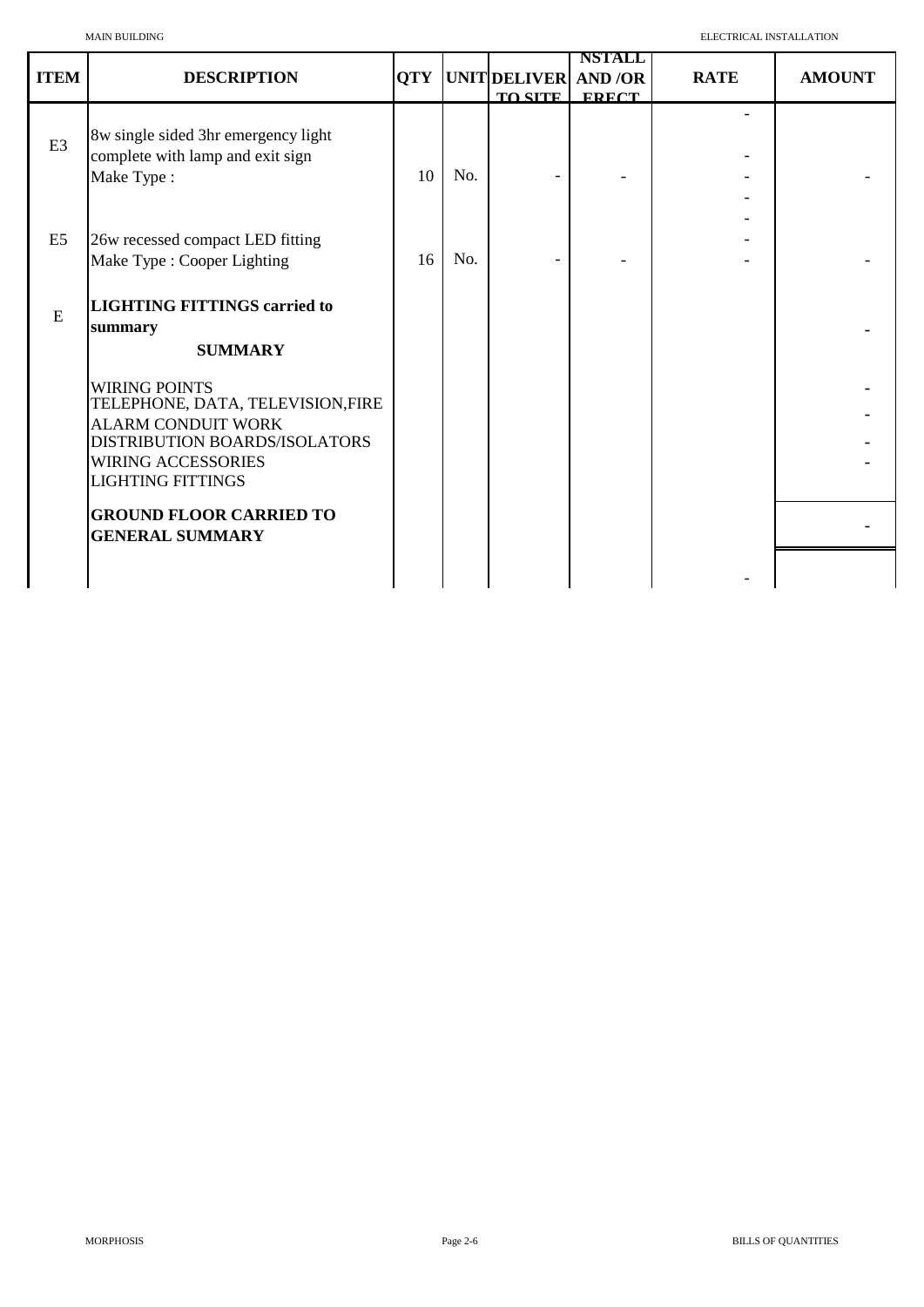| <b>ITEM</b> | <b>DESCRIPTION</b>                            | <b>QTY</b> |   | UNIT DELIVER AND /OR<br><b>TO SITE</b> | <b>NSTALL</b><br><b>FRECT</b> | <b>RATE</b> | <b>AMOUNT</b> |
|-------------|-----------------------------------------------|------------|---|----------------------------------------|-------------------------------|-------------|---------------|
| E8          | 3C x 1.5mm2 flexible cable for light fittings |            |   |                                        |                               | -           |               |
|             | Make: Coleman cable                           | 189        | m |                                        |                               |             |               |
|             | <b>SUB-TOTAL ITEM E.</b>                      |            |   |                                        |                               |             |               |
|             | <b>TOTAL</b>                                  |            |   |                                        |                               |             |               |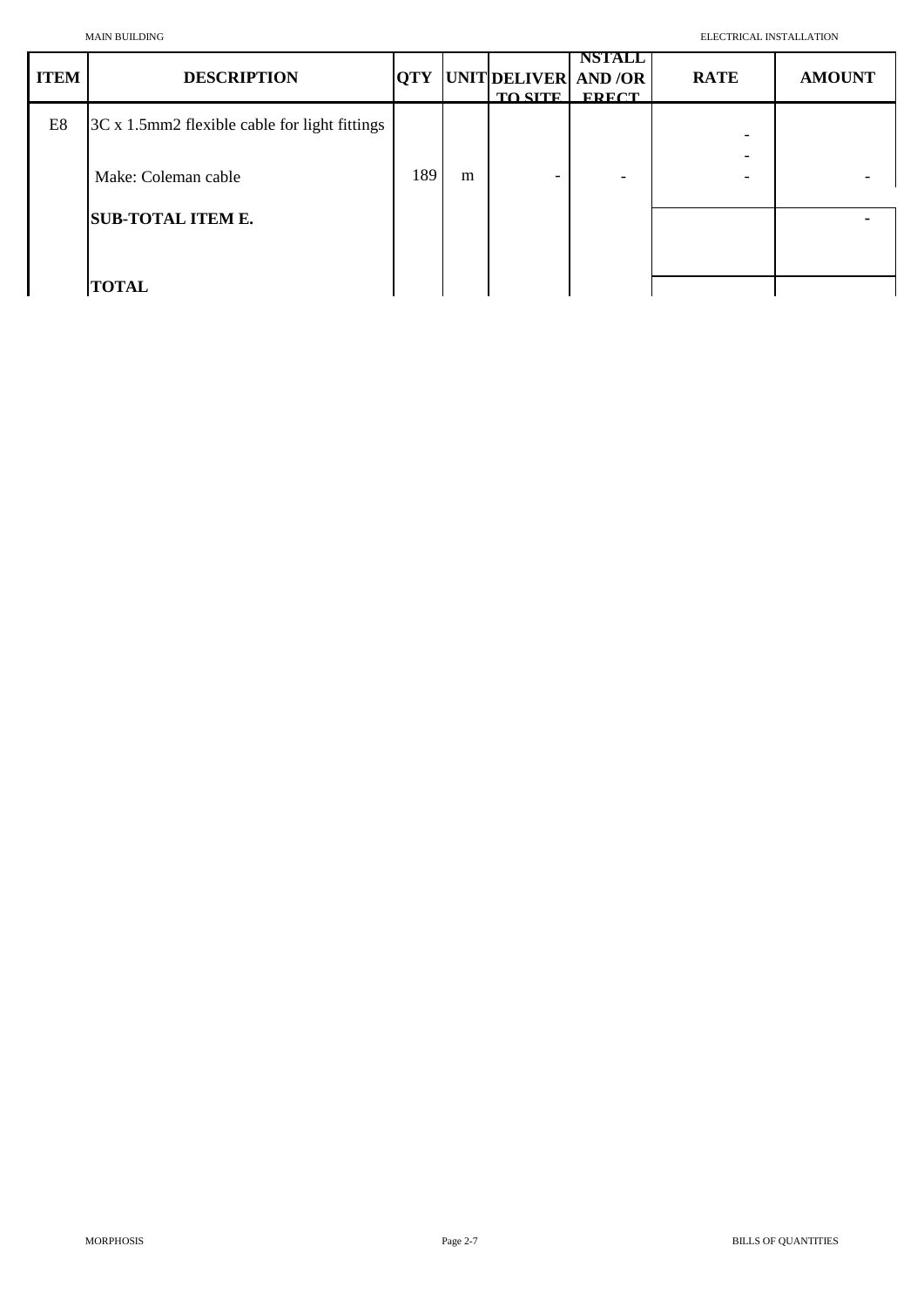| <b>ITEM</b>    | <b>DESCRIPTION</b>                                                                  | <b>QTY</b>      |     | UNIT DELIVER<br><b>TO SITE</b> | <b>RATE</b> | <b>AMOUNT</b> |
|----------------|-------------------------------------------------------------------------------------|-----------------|-----|--------------------------------|-------------|---------------|
| A.             | <b>WIRING POINTS</b>                                                                |                 |     |                                |             |               |
| A <sub>1</sub> | <b>Lighting Point</b>                                                               | 40              | No. |                                |             |               |
| A2             | 13A Switch Socket outlet                                                            | 18              | No. |                                |             |               |
| A3             | Switch A/C Socket outlet point                                                      | 11              | No. |                                |             |               |
| A <sub>4</sub> | Extractor fan point                                                                 | 8<br>8          | No. |                                |             |               |
| A <sub>5</sub> | <b>Hand Drier</b>                                                                   | 8               | No. |                                |             |               |
| A <sub>6</sub> | Allow for all other items                                                           | 1 <sub>ot</sub> |     |                                |             |               |
|                | <b>WIRING POINTS Carried to summary</b>                                             |                 |     |                                |             | ٠             |
| <b>B.</b>      | <u>TELEPHONE, DATA, TELEVISION,FIRE</u><br><u>ALARM CONDUIT WORK</u>                |                 |     |                                |             |               |
| B1             | <b>Telephone Point</b>                                                              | 9               | No. |                                |             |               |
| B <sub>2</sub> | Data Point                                                                          | 9               | No. |                                |             |               |
| B <sub>3</sub> | <b>Access Control Points</b>                                                        | 6               | No. |                                | ٠           |               |
| <b>B4</b>      | Fire alarm Points                                                                   | 14              | No. |                                |             |               |
| B <sub>5</sub> | <b>Television Point</b>                                                             | 9               | No. |                                |             |               |
| B <sub>6</sub> | 9"X6" Adaptable Box - Plastic Type                                                  | $\mathbf{1}$    | No  |                                |             |               |
| B7             | 9"X9" Adaptable Box - Plastic Type                                                  | $\mathbf{1}$    | No  |                                |             |               |
| <b>B8</b>      | Allow for all other items                                                           | 1 <sub>ot</sub> |     |                                |             |               |
|                | TELEPHONE, DATA, TELEVISION,FIRE<br><b>ALARM CONDUIT WORK Carried to</b><br>summary |                 |     |                                |             |               |
| C.             | <u>DISTRIBUTION BOARDS/ISOLATORS -</u><br>"Legend or Equally approved"              |                 |     |                                |             |               |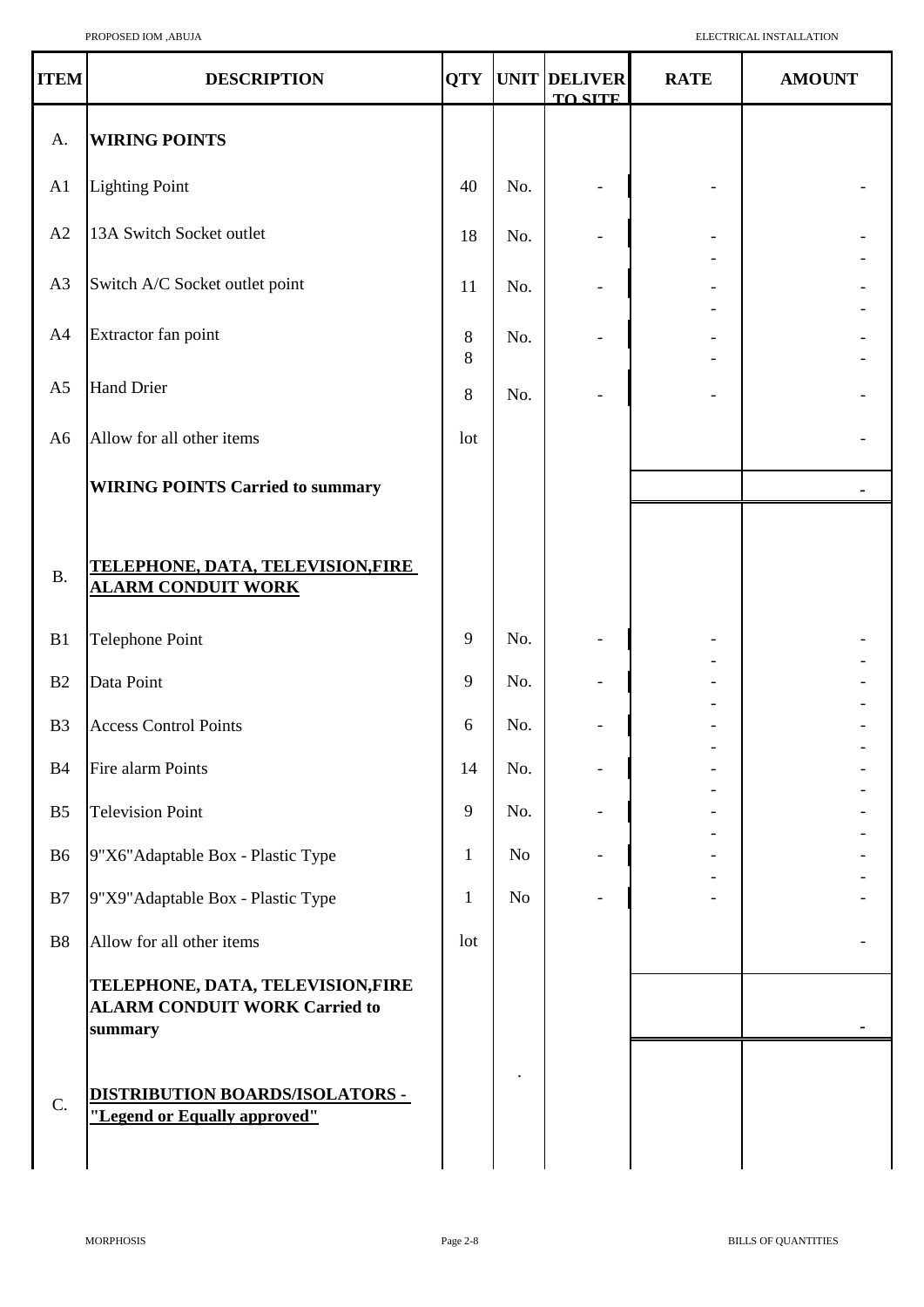| <b>ITEM</b>     | <b>DESCRIPTION</b>                                                                   |                  |     | <b>QTY UNIT DELIVER</b><br><b>TO SITE</b> | <b>RATE</b> | <b>AMOUNT</b> |
|-----------------|--------------------------------------------------------------------------------------|------------------|-----|-------------------------------------------|-------------|---------------|
| C1              | 4way 63A, TP &N Distribution Board complete<br>with mixed capacity of 24no MCBs &RCD | $\mathbf{1}$     |     |                                           |             |               |
| C2              | 4way 32A, TP &N Distribution Board complete<br>with mixed capacity of 18no MCBs &RCD | 1                |     |                                           |             |               |
|                 | DISTRIBUTION BOARDS/ISOLATORS -<br><b>LEGRAND Carried to summary</b>                 |                  |     |                                           |             |               |
|                 |                                                                                      |                  |     |                                           |             |               |
| D.              | <b>WIRING ACCESSORIES</b>                                                            |                  |     |                                           |             |               |
| D1              | 13A Single Switch Socket Outlet on UPS                                               | 11               | No. |                                           |             |               |
| D1              | 13A Single Switch Socket Outlet on RAW                                               | 11               | No. |                                           |             |               |
| D1              | 13A Switch Socket Outlet Twin on RAW                                                 | 18               | No. |                                           |             |               |
| D2              | 13A Twin SwitchSocket Outlet on UPS                                                  | $\overline{0}$   | No. |                                           |             |               |
| D <sub>4</sub>  | 15A AC Switch Socket Outlet                                                          | 11               | No. |                                           |             |               |
| D <sub>5</sub>  | Switch 10A, 1 gang, 1 way                                                            | 10               | No. |                                           |             |               |
| D7              | 20A DP switch with neon indicator                                                    | $\boldsymbol{7}$ | No. |                                           |             |               |
| D <sub>8</sub>  | Switch 10A, 3 gang, 1way                                                             | $\mathbf{1}$     | No. |                                           |             |               |
| D11             | AV Wall outlet complete with back box, 1no.<br>Serial outlet/Cable and 2No. HDMI     | $\overline{2}$   | No. |                                           |             |               |
| D <sub>13</sub> | All other items                                                                      |                  | Lot |                                           |             |               |
|                 |                                                                                      |                  |     |                                           |             |               |
|                 |                                                                                      |                  |     |                                           |             |               |
|                 | <b>WIRING ACCESSORIES Carried to</b><br>summary                                      |                  |     |                                           |             |               |
| ${\bf E}$       | <b>LIGHTING FITTINGS "ABB or Equally</b><br>approved Brand"                          |                  |     |                                           |             |               |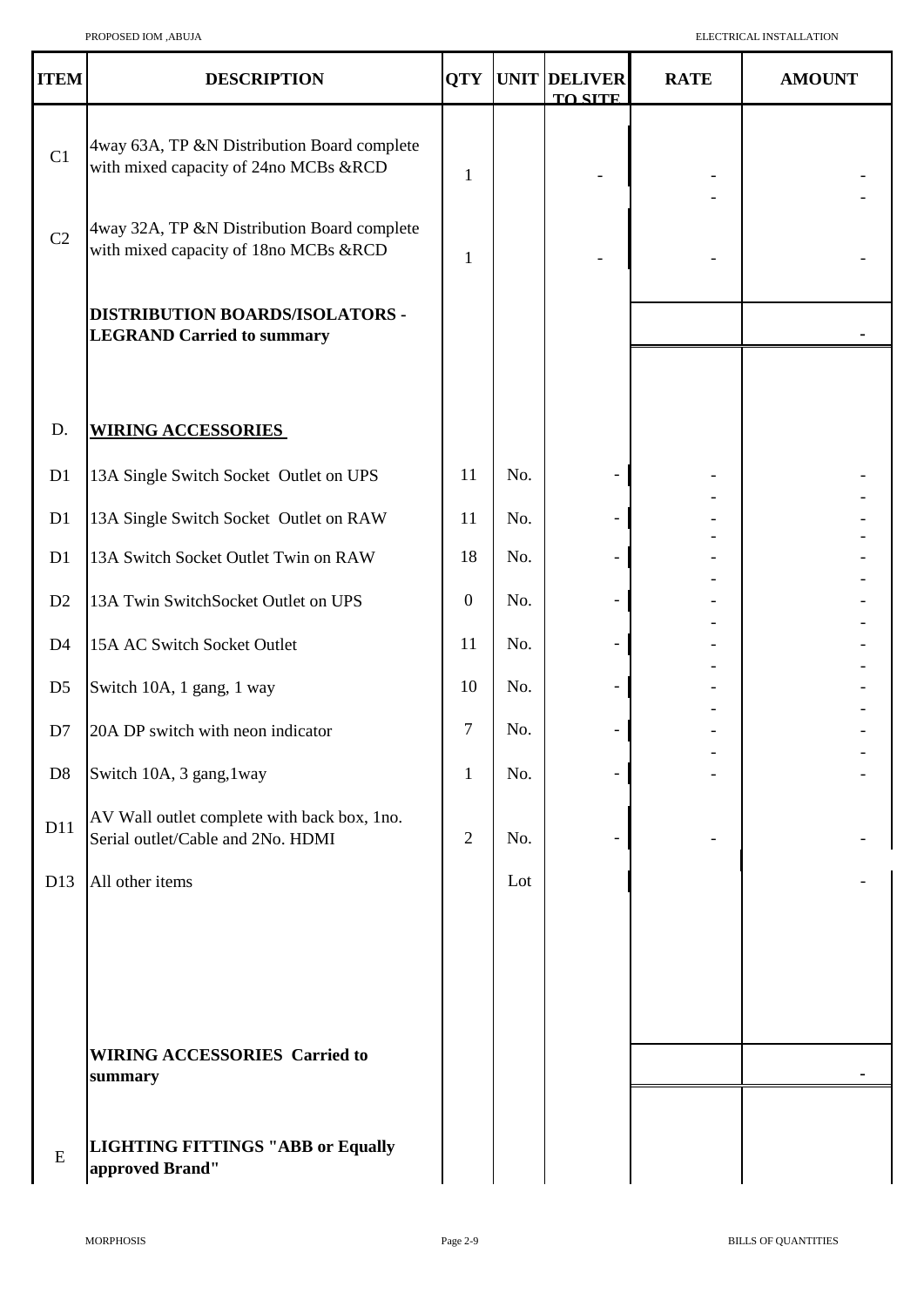| <b>ITEM</b>    | <b>DESCRIPTION</b>                                                                                                                                                                  | <b>QTY</b> |     | UNIT DELIVER<br><b>TO SITE</b> | <b>RATE</b> | <b>AMOUNT</b> |
|----------------|-------------------------------------------------------------------------------------------------------------------------------------------------------------------------------------|------------|-----|--------------------------------|-------------|---------------|
|                | Supply, install and test, commissioning lighting<br>fittings complete with lamps and all items<br>necessary for a complete installation and as<br>recommended by the manufacturers: |            |     |                                |             |               |
| E1             | 600mm X 600mm LED Modular light fittings                                                                                                                                            |            |     |                                |             |               |
|                | Make Type:                                                                                                                                                                          | 10         | No. |                                |             |               |
| E1             | 500mm X 1200mm LED Modular light fittings                                                                                                                                           |            |     |                                |             |               |
|                | Make Type:                                                                                                                                                                          | 12         | No. |                                |             |               |
| E1             | 9W LED Spotlight downlighter                                                                                                                                                        |            |     |                                |             |               |
|                | Make Type:                                                                                                                                                                          | 10         | No. |                                |             |               |
| E <sub>3</sub> | 8w single sided 3hr emergency light complete<br>with lamp and exit sign<br>Make Type:                                                                                               | 10         | No. |                                |             |               |
| E <sub>5</sub> | 26w recessed compact LED fitting<br>Make Type : Cooper Lighting                                                                                                                     | 16         | No. |                                |             |               |
| E              | <b>LIGHTING FITTINGS carried to summary</b>                                                                                                                                         |            |     |                                |             |               |
|                | <b>SUMMARY</b>                                                                                                                                                                      |            |     |                                |             |               |
|                | <b>WIRING POINTS</b><br>TELEPHONE, DATA, TELEVISION,FIRE<br><b>ALARM CONDUIT WORK</b><br>DISTRIBUTION BOARDS/ISOLATORS<br><b>WIRING ACCESSORIES</b><br><b>LIGHTING FITTINGS</b>     |            |     |                                |             |               |
|                | FIRST FLOOR CARRIED TO GENERAL<br><b>SUMMARY</b>                                                                                                                                    |            |     |                                |             |               |
|                |                                                                                                                                                                                     |            |     |                                |             |               |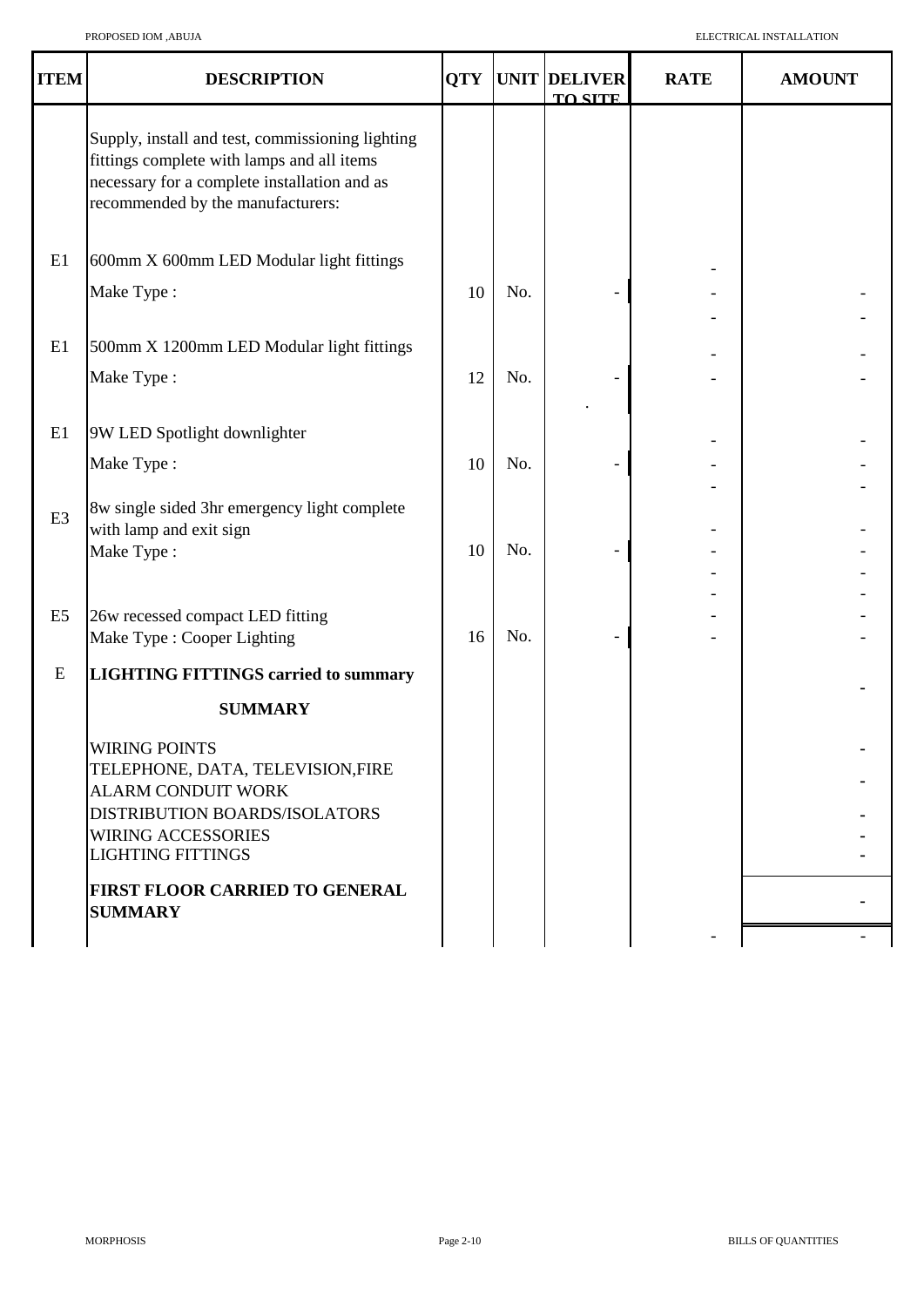| <b>ITEM</b>    | <b>DESCRIPTION</b>                            |     |   | <b>QTY UNIT DELIVER</b><br><b>TO SITE</b> | <b>RATE</b>                   | <b>AMOUNT</b> |
|----------------|-----------------------------------------------|-----|---|-------------------------------------------|-------------------------------|---------------|
| E <sub>8</sub> | 3C x 1.5mm2 flexible cable for light fittings |     |   |                                           |                               |               |
|                | Make: Coleman cable                           | 189 | m | -                                         | -<br>$\overline{\phantom{0}}$ |               |
|                | <b>SUB-TOTAL ITEM E.</b>                      |     |   |                                           |                               |               |
|                | <b>TOTAL</b>                                  |     |   |                                           |                               |               |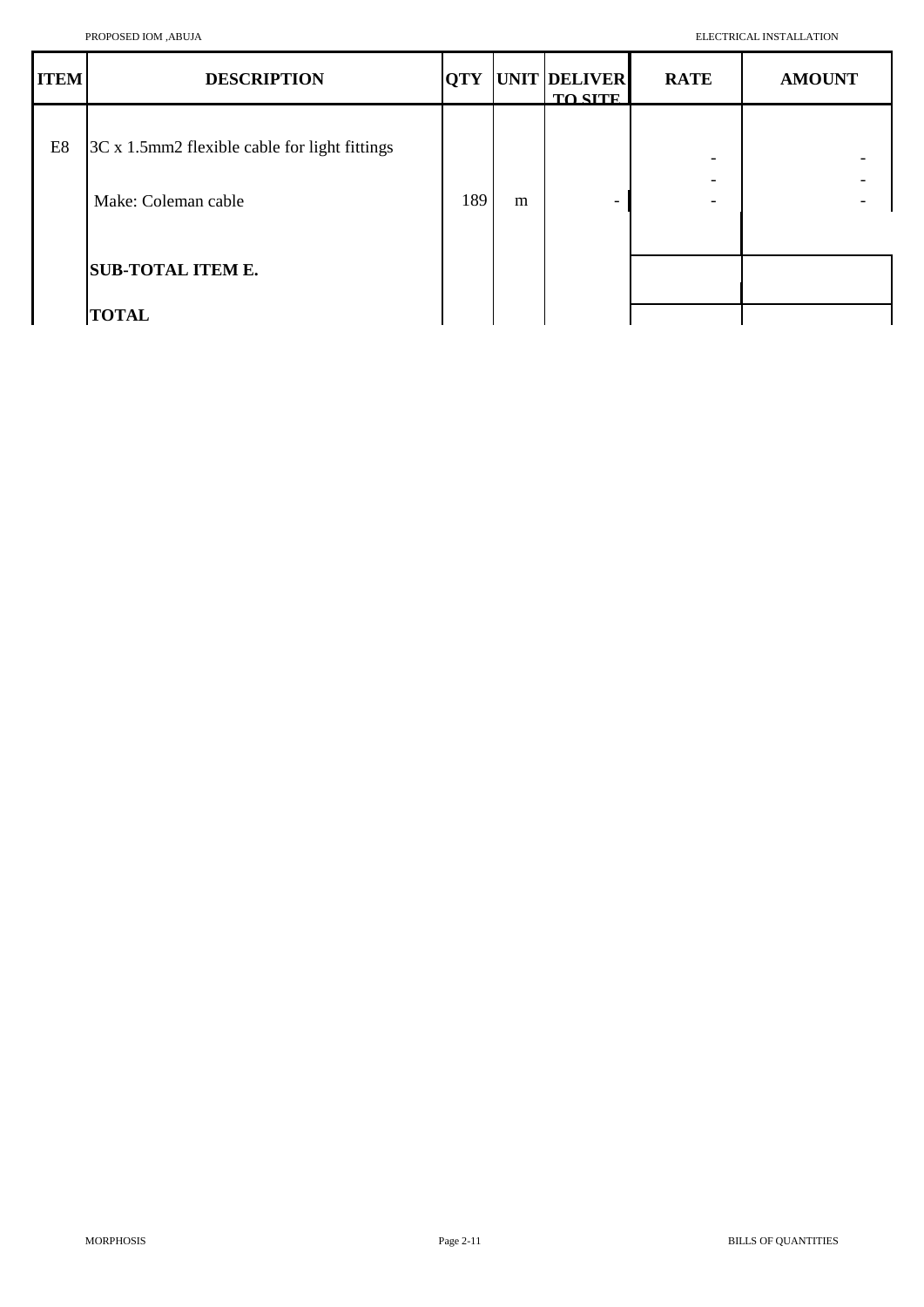| <b>ITEM</b>    | <b>DESCRIPTION</b>                                                                                                                                                                                                                                                                                                 | <b>QTY</b>      | <b>UNIT</b>       | <b>DELIVER</b><br><b>TO SITE</b> | <b>NSTALL</b><br>AND/OR<br><b>FRECT</b> | <b>RATE</b> | <b>AMOUNT</b> |
|----------------|--------------------------------------------------------------------------------------------------------------------------------------------------------------------------------------------------------------------------------------------------------------------------------------------------------------------|-----------------|-------------------|----------------------------------|-----------------------------------------|-------------|---------------|
| $\mathbf{A}$   | <b>CONTROL &amp;EARTHINGSYSTEM</b>                                                                                                                                                                                                                                                                                 |                 |                   |                                  |                                         |             |               |
| A1             | <b>PANEL</b><br>Busbars fully assembled<br>and wired in the 8HK system<br>Dimension<br>consisting of:<br>Type 8HK system enclosures<br>according to IEC<br>Rated Voltage: 660V, 40-60Hz<br>Operating Voltage: 415V, 50Hz<br>Short circuit rating:50kA<br>In-commer<br>2No.63A 3-pole MCCB(Mechanical<br>Interlock) |                 |                   |                                  |                                         |             |               |
|                | <b>Out-going</b><br>12o. 63A 3-pole MCCB<br>1No. 32A 3-pole MCCB<br>1No. 32A 2-pole MCCB<br>1No. 32A 2-pole MCCB<br>- Phase failure relay undervoltage/over<br>voltage<br>- Surge surpressor<br>- 1No check meter<br>Make/Type-----                                                                                |                 | 1 no              |                                  |                                         |             |               |
| A2             | UPS Sub Panel (Incomer 1no 32A 1No,<br>Outgoing 1no 32A TPN)                                                                                                                                                                                                                                                       | $\mathbf{1}$    | no                |                                  |                                         |             |               |
| A3             | 4Core 16mm2 PVC/PVC cable<br>Distribution Board AC                                                                                                                                                                                                                                                                 |                 | $2 \, \mathrm{m}$ |                                  |                                         |             |               |
| A4             | 1Core 16mm2 PVC EARTH cable<br>Distribution Board AC                                                                                                                                                                                                                                                               | 10 <sub>m</sub> |                   |                                  |                                         |             |               |
| A <sub>5</sub> | 4Core 6mm2 PVC/PVC cable<br><b>UPS Distribution Boards</b>                                                                                                                                                                                                                                                         | 10 <sub>m</sub> |                   |                                  |                                         |             |               |
| A <sub>6</sub> | 1Core 6mm2 PVC EARTH cable<br><b>UPS Distribution Boards</b>                                                                                                                                                                                                                                                       | $10 \text{ m}$  |                   |                                  |                                         |             |               |
| A7             | 4Core 16mm2 PVC/PVC cable (Provisional)                                                                                                                                                                                                                                                                            |                 |                   |                                  |                                         |             |               |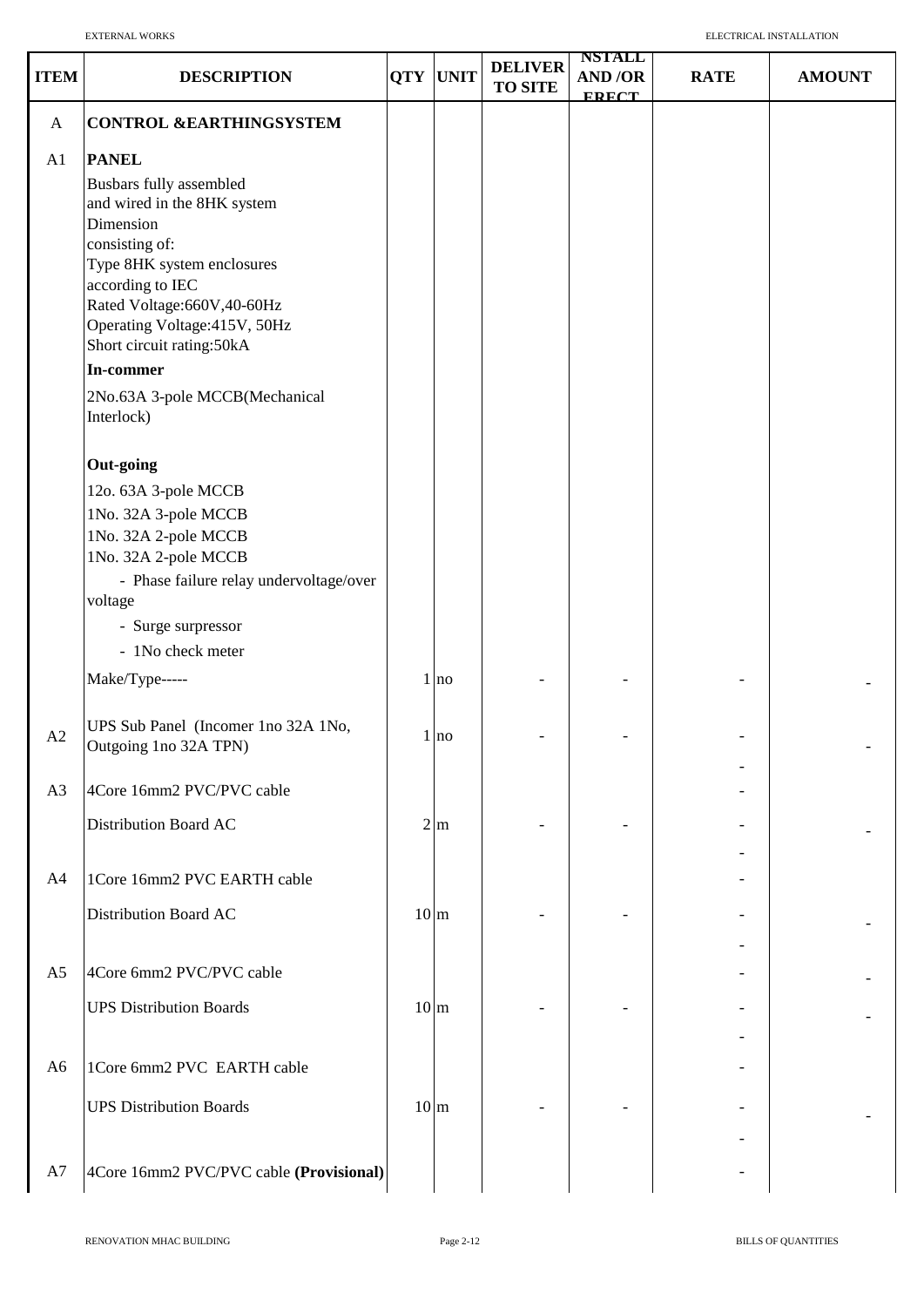| <b>ITEM</b>    | <b>DESCRIPTION</b>                                                | <b>QTY</b>      | <b>UNIT</b>     | <b>DELIVER</b><br><b>TO SITE</b> | <b>NSTALL</b><br>AND/OR<br><b>FRECT</b> | <b>RATE</b>              | <b>AMOUNT</b> |
|----------------|-------------------------------------------------------------------|-----------------|-----------------|----------------------------------|-----------------------------------------|--------------------------|---------------|
|                | From the building panel to sub-Panel<br>Leadway                   | $100 \text{ m}$ |                 |                                  |                                         |                          |               |
|                | 1Core 16mm2 PVC Earth cable                                       |                 |                 |                                  |                                         |                          |               |
| $\rm A8$       | (Provisional)                                                     |                 |                 |                                  |                                         |                          |               |
|                | From the building panel to sub-Panel<br>Leadway                   | $100 \text{ m}$ |                 |                                  |                                         |                          |               |
|                | <b>CONTROL &amp; EARTHING SYSTEM</b><br><b>CARRIED TO SUMMARY</b> |                 |                 |                                  |                                         |                          |               |
| $\, {\bf B}$   | <b>EARTHING SYSTEM INSTALLATION</b>                               |                 |                 |                                  |                                         |                          |               |
|                | <b>CLEAN EARTH BAR IN SERVER</b>                                  |                 |                 |                                  |                                         |                          |               |
| B1             | Earth Copper Rods                                                 |                 |                 |                                  |                                         |                          |               |
|                | 1.22mx15mm dia.                                                   |                 | 8 <sub>no</sub> |                                  |                                         |                          |               |
|                |                                                                   |                 |                 |                                  |                                         |                          |               |
| B2             | Earth Rods Couplings                                              |                 | 6 no            |                                  |                                         |                          |               |
| B <sub>3</sub> | <b>Steel Driving stud</b>                                         |                 | 6 <sub>no</sub> |                                  |                                         |                          |               |
|                |                                                                   |                 |                 |                                  |                                         |                          |               |
| B4             | Earth rod clamps                                                  |                 | 5 <sub>no</sub> |                                  |                                         |                          |               |
|                |                                                                   |                 |                 |                                  |                                         |                          |               |
| B <sub>5</sub> | Earth cable, 70mm2 bare copper conductor                          | $60 \text{ m}$  |                 |                                  |                                         |                          |               |
|                |                                                                   |                 |                 |                                  |                                         |                          |               |
| <b>B6</b>      | Earth Copper tape 25x3mm2                                         | $20 \text{ m}$  |                 |                                  |                                         |                          |               |
| B7             | Tape Clip                                                         |                 | 4 <sub>no</sub> |                                  |                                         |                          |               |
|                |                                                                   |                 |                 |                                  |                                         | $\overline{\phantom{a}}$ |               |
| B8             | Test Clamp for Tape                                               |                 | 2 no            |                                  |                                         |                          |               |
| <b>B</b> 9     | Junction Clamp for tape                                           |                 | 4 <sub>no</sub> |                                  |                                         |                          |               |
|                |                                                                   |                 |                 |                                  |                                         |                          |               |
| <b>B10</b>     | Earth Mat                                                         |                 |                 |                                  |                                         |                          |               |
|                | 900x900x1.5mm solid copper(PEI05)                                 |                 | 2 no            |                                  |                                         |                          |               |
|                |                                                                   |                 |                 |                                  |                                         |                          |               |
| <b>B11</b>     | Earth Bar and disconnecting link,<br>six-way                      |                 | 2 no            |                                  |                                         |                          |               |
|                |                                                                   |                 |                 |                                  |                                         |                          |               |
| <b>B12</b>     | Earth Pit                                                         |                 | 1 no            |                                  |                                         |                          |               |
|                | EARTHING SYSTEM INSTALLATION<br><b>TO SUMMARY</b>                 |                 |                 |                                  |                                         |                          |               |
|                | <b>SUMMARY</b>                                                    |                 |                 |                                  |                                         |                          |               |
|                | <b>CONTROL SYSTEM</b>                                             |                 |                 |                                  |                                         |                          |               |
|                | <b>EARTHING SYSTEM</b>                                            |                 |                 |                                  |                                         |                          |               |
|                |                                                                   |                 |                 |                                  |                                         |                          |               |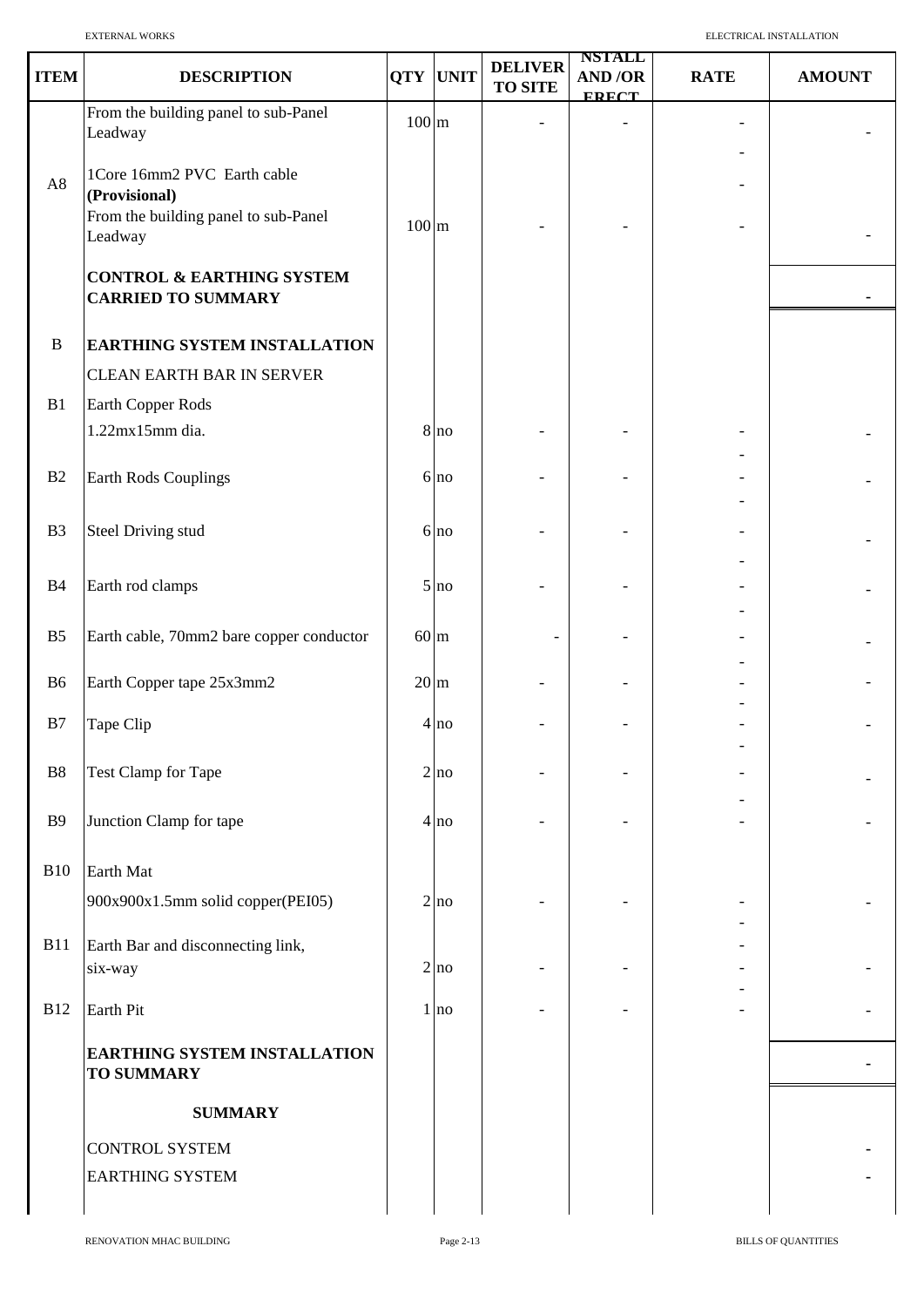| <b>ITEM</b> | <b>DESCRIPTION</b>                                         | <b>OTY</b> | <b>UNIT</b> | <b>DELIVER</b><br><b>TO SITE</b> | NSTALL<br>AND/OR<br>$F\mathbf{P}F\mathbf{C}T$ | <b>RATE</b> | <b>AMOUNT</b>  |
|-------------|------------------------------------------------------------|------------|-------------|----------------------------------|-----------------------------------------------|-------------|----------------|
|             | <b>EXTERNAL WORKS CARRIED TO</b><br><b>GENERAL SUMMARY</b> |            |             |                                  |                                               |             | $\blacksquare$ |
|             |                                                            |            |             |                                  |                                               |             |                |